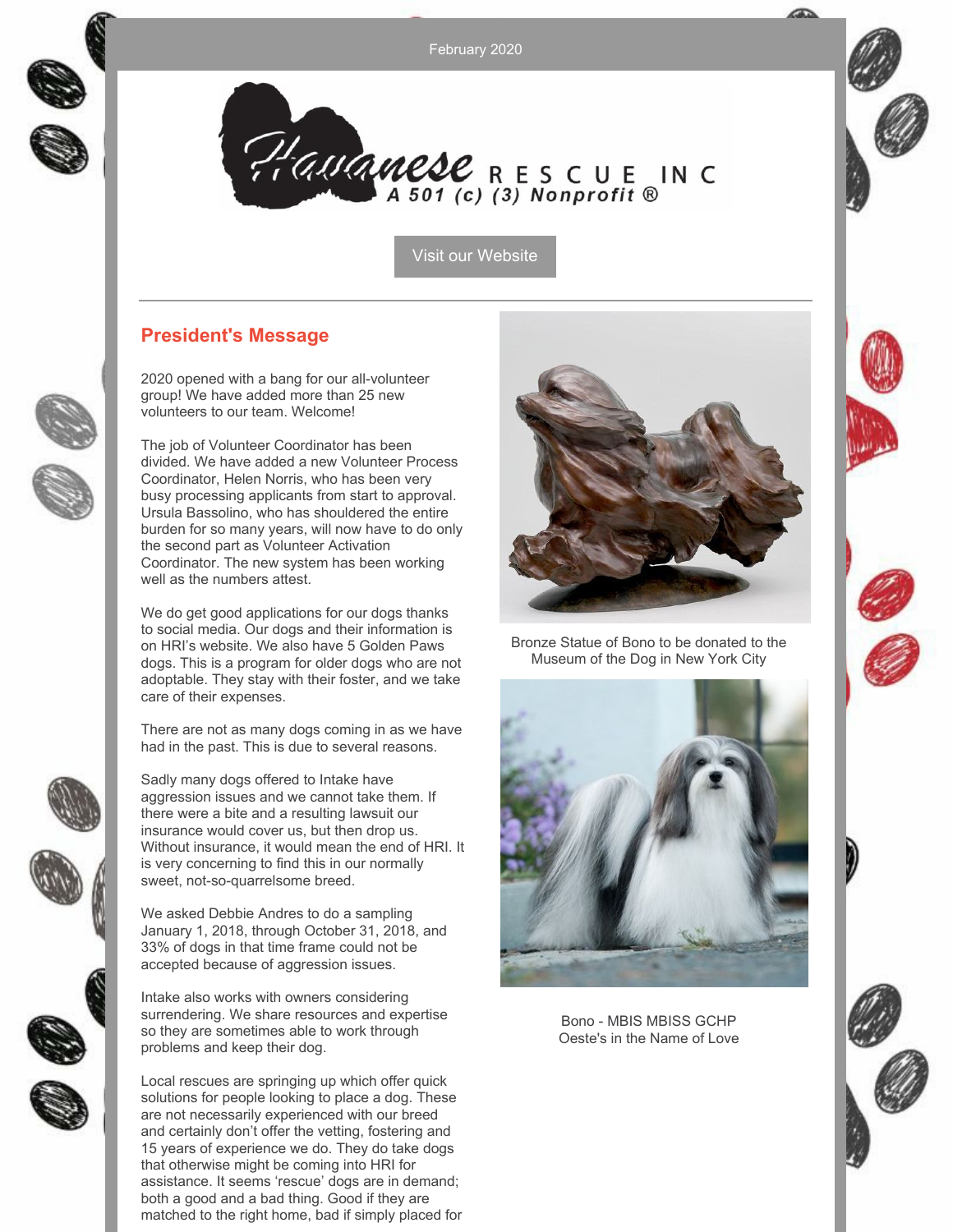



Not HRI business but we all should be very proud to have a Havanese be the #1 dog in the country in 2019. Bono- GCHP CH Oeste's In the Name of Love has won more than 80 Best in Shows! He has won more than any Havanese ever. A bronze statue of Bono will be donated to the Museum of the Dog, in New York City, in February. Do visit the museum if you can.

Please don't forget the next Havanese Specialty!! It will be in Louisville, Kentucky October 26th – 31st at the Crowne Plaza. Plan to join us, we will have a party and need you to help celebrate our 16 years of helping Havanese!

Gratefully, Joan Ambrose

profit.



Bono and Handler Taffe McFadden Bono is owned by Patrina & Bruce Odette, Rafe Schindler & Mary King, Taffe McFadden and Julie Vogel





# **Microchips Tell A Story**

Did you know that every microchip has a story and a history to tell?

When a dog is lost and the microchip is scanned, we always hope that the person who scans checks the universal microchip look-up for the latest information on where the chip is registered. Most microchip companies participate in the database that has been set up by the American Animal Hospital Association (AHHA). AAHA is also responsible for setting accreditation standards for Veterinary hospitals. They support and encourage all microchip companies, shelters, rescues, and Veterinary practices to utilize this convenient database. Some microchip registry companies such as Avid do not participate in this database program. I would encourage everyone to use a registry that does participate in this program, and take that a step further and encourage all to purchase microchips from companies that do participate. Here is a video link to learn more about AAHA: AAHA [Universal](https://www.youtube.com/watch?v=jthjs8NngrU&feature=youtu.be) Lookup Video Here is an example of why it is important to have your chip registered with AAHA database….

Last month, HRI had a former dog show up in a shelter. Thanks to one of our volunteers, Starr Jow,



the dog was spotted on the internet as available for adoption. Upon contacting the shelter, it was learned that this dog was a stray, turned in by the county animal control. The shelter took the word of the county, that they tried to contact the former owner. That was not exactly true and we learned that the shelter only went as far as to identify the chip as an AVID chip, contacted AVID, and obtained the information for the breeder who originally purchased the chip. That person no longer had the same contact information after 12 years. Our former dog then landed in a shelter, available for adoption! Had either the county or the shelter looked in the universal look-up, they would have quickly learned that after the breeder, the former owner had registered the chip with Home Again and that HRI last registered the chip with AKCReunite. We had SEVEN contacts phones or emails attached to that chip number, and not a single one was utilized! (The owner of this dog was out of town and all of this happened while in the care of a pet sitting service.) Thanks to our volunteers, the story had a happy ending with a distraught adopter being reunited with her dog.

Havanese Rescue Inc encourages all adopters to leave the chip registered to HRI, and then have personal contact information added to the chip. It is the responsibility of our fosters, as part of the





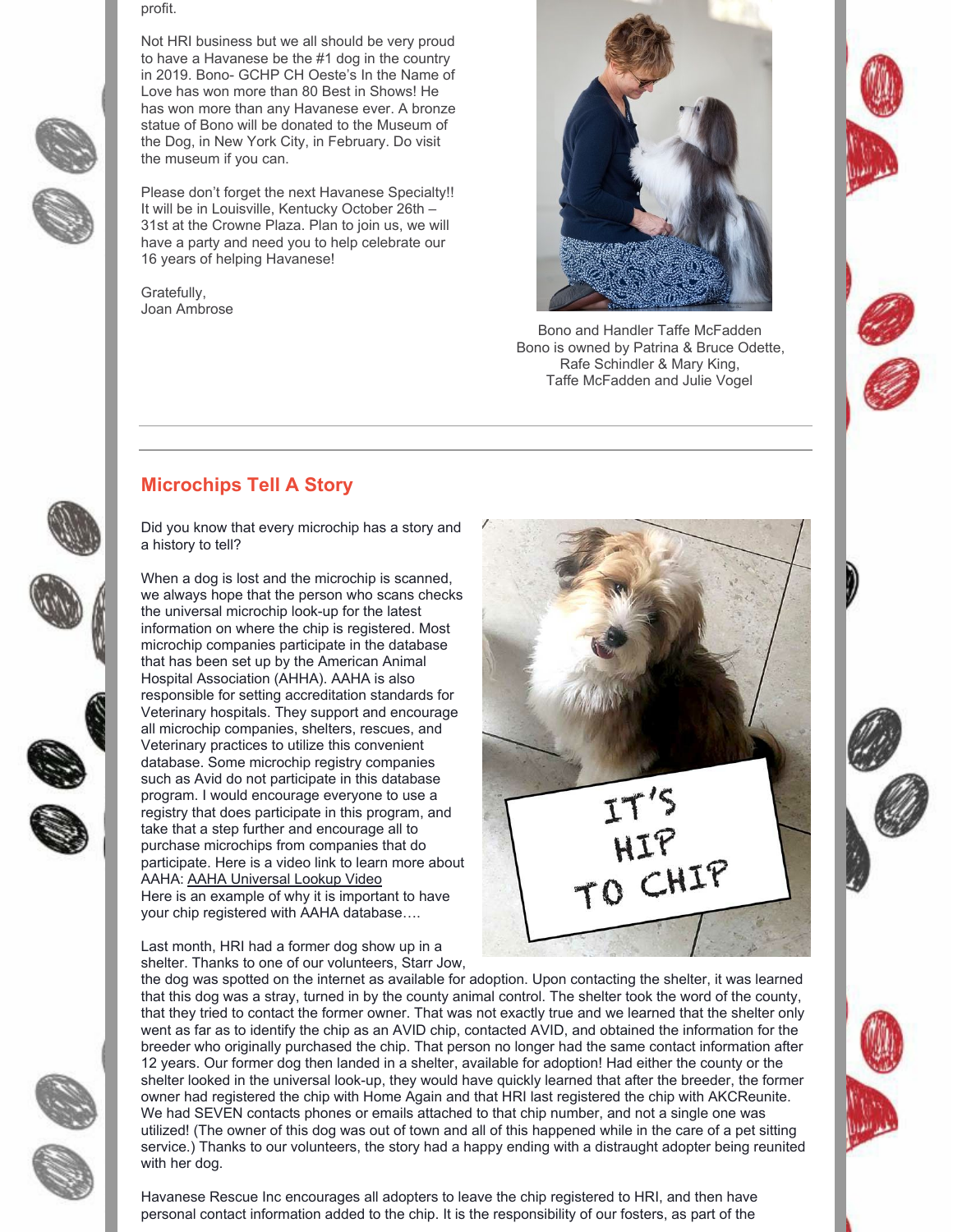adoption process, to update the microchip information, using our microchip form. Easily done, and this adds the adopter's contact information to the rest of the information, allowing for even more contacts to be reached. If you have adopted an HRI dog, and ever have that dog go missing, please contact HRI and we will send out a lost dog alert that goes out to all of the area shelters and vet practices. Again, had we known, we would have sooner reunited the runaway dog with the owner.

We recently had another case of HRI taking in a shelter dog who had been a stray. We were told, by the shelter, that the contact information was no longer valid and the owner could not be found. We assumed that the information was correct. Once the dog was transferred to HRI, again that microchip had a story to tell. The original owner was found as well as two vet practices that had cared for the dog. The dog had a history of running, was given away by the original owner, then the second owner also gave away the dog, and the dog ran from yet a third owner. We were able to obtain an accurate age, breed and some medical history. Unfortunately, since the microchip had NEVER been updated, the last owner was never found. We tried our best to reunite the dog and owner.

Please keep your microchip information current. That way, we can only hope that if anything happens your dog will be reunited with you. BUT, should your dog go missing, please set up a lost dog alert so that shelters and vet practices in your area are on alert for your missing dog. We have learned the hard way that many shelters are short-staffed and some do the bare minimum to try and contact former owners. You need to do your part. If your dog is a former HRI dog, all you need to do is contact HRI [microchipregistry@havaneserescue.com](mailto:microchipregistry@havaneserescue.com) and provide your dog's name, Microchip number (found on adoption contract or scanned by a vet), and current phone numbers, emails, vet practice, and phone number. HRI can double-check to be sure all information is current. Remember if you get rid of that home phone number, let's get that number off of the registry. It would be very unlucky if that was the only number called.

Here is a link to learn more general information about microchips:AVMA [Microchip](https://www.youtube.com/watch?v=-j-KAxujbPM) Video

Please remember the microchip is only effective if the information is up to date. The microchip does not take the place of a collar with an accurate ID.

Donna Rotoloni

Havanese Rescue Inc. has been issued a \$317.26 donation last quarter from the AmazonSmile Foundation as a result of AmazonSmile program activity between October 1 and December 31,

**Click Here For Amazon Smile [Information](https://www.amazon.com/gp/help/customer/display.html?nodeId=202029360)**

**amazon**.com

You shop. Amazon gives.

Begin your shopping at smile.amazon.com and choose to donate to Havanese Rescue Inc. 0.5% of your purchase is donated!

### **Letters From Home HRI's Golden Paws Pups**

HRI has 5 Havanese in our Golden Paws program. These are dogs who, either because of serious health problems or age, were not adoptable so they remain in our foster program with the foster families who love and care for them.







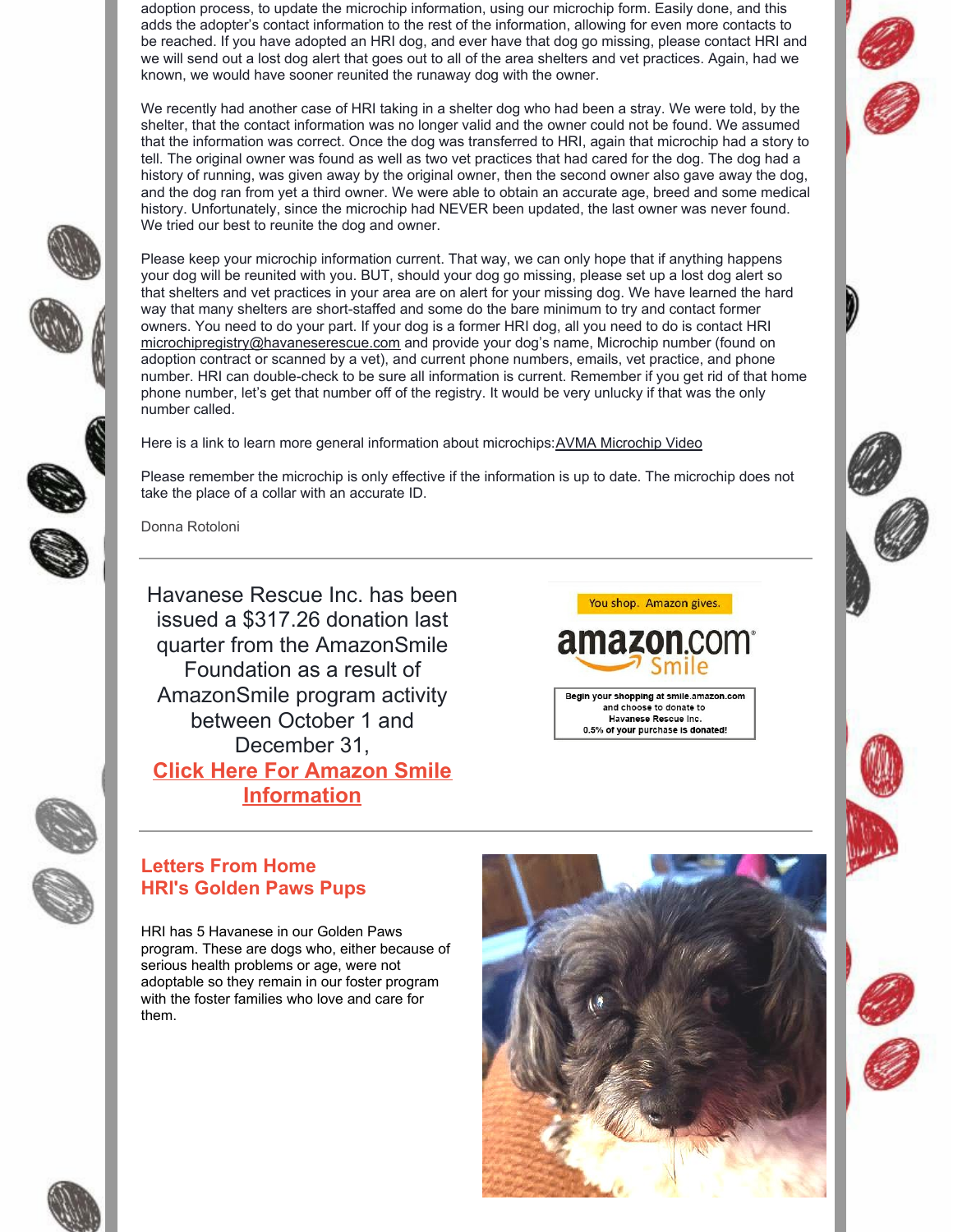



#### Maggie

Maggie is a happy ten-year-old Havanese who has megaesophagus. Her mom, Leika, reports that Maggie is doing well now though they had a bit of a scare this last fall. When Maggie started limping, they tested for tick-borne diseases. The test came back negative so they treated her for pain and arthritis. Within a month, Maggie got much worse. Despite the negative test, the vet put her on antibiotics, continued pain meds and Maggie started acupuncture. She slowly turned around and her happy nature has returned and her limp is gone.

Maggie loves the winter. Her daddy went shopping and bought Maggie and her brother Eddie matching sweaters to weather the season. While a sweater with a skull on it wasn't what Leika expected, Maggie and Eddie love their sweaters. She actually grumbles when her mom or dad removes it.

#### Emme

Eight-year-old Emme Lu loves her family. She adores her daddy, Gary and loves to snuggle up close to his chest while gazing into his eyes. Her human brother, Scott, gives the best tickles and tummy massages. She also loves to snuggle with her momma, Linda. She also enjoys when the grandchildren visit as they get to pet her while she sits next to momma Linda. She likes her doggie cousins that visit too, but most of the time she has to watch over the household and keep laps warm as the lone canine.

Emme likes to keep her family on their toes. For example, she'll act as though she wants to go outside, but when someone gets up to let her out, she changes her mind, UNTIL they are sitting once more. With some prodding, she will eventually go outside to take care of business but quickly returns to rejoin the family.

Despite having liver disease, Emme Lu is doing well with a special diet and daily medication.



#### Dudley

Dudley will be 17 years old in September. He's a handsome guy who has arthritis and is totally blind and deaf now but is otherwise healthy. He gets around well inside the house but needs a private lift (by his mom, Brenda) to his dish or to the outdoors.

Dudley is quite a character, as his photo shows. Despite there being plenty of larger beds in the house, many of them big enough for two dogs, his favorite is that of his little sister, Tashie. When he's not stealing his sister's bed, Dudley is happy to snuggle with you.











Kelly is 16 years old. This little gal is a trooper. She has no teeth, is blind and is losing her hearing. She also has Cushings Disease, but she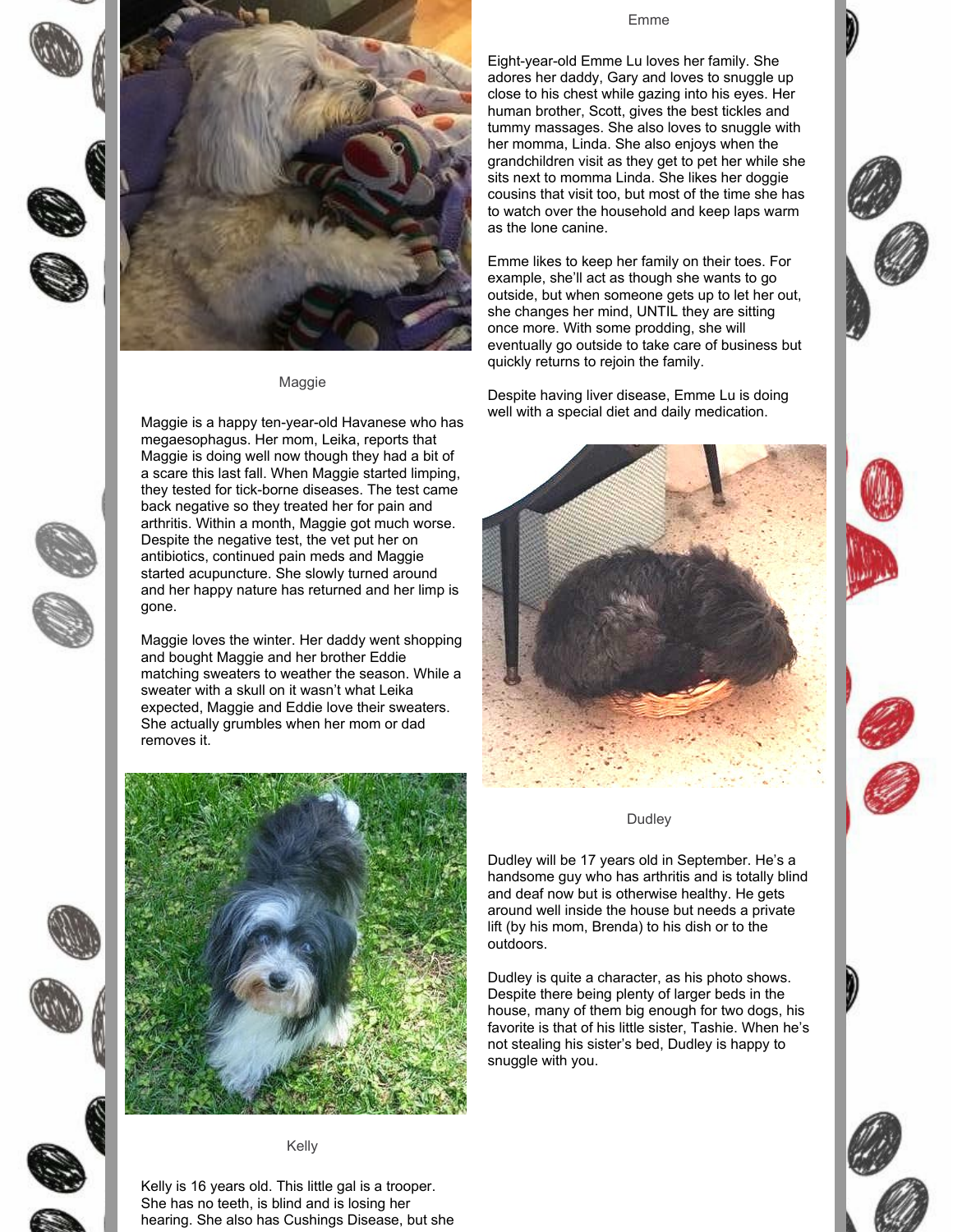

is very happy and enjoys life.

Kelly loves her canine sisters and is comfortable being part of a peaceful home. She moves from bed to bed during the day and loves her x-pen at night. Joyce, Kelly's mom, says she loves having Kelly as part of the family.

## **Changing Lives - Siew Hwee Lee**

"While I never had the privilege of meeting her in person, she is a real friend!" Those sentiments are repeated often when talking with HRI volunteers about Siew Hwee Lee, our Foster To Adopt (F2A) Coordinator, State Contact for New York and BOD member.

Siew Hwee gets the job done! She likes her paperwork in order, needs to know as much info as possible about a dog; vet records and past history, so she can pick the right candidate from her F2A applications. Siew Hwee communicates well with the State Contact involved to ensure the best placement for the dog and adopters alike. Siew Hwee keeps everyone in the loop and you can count on sharing a laugh in the process.

Siew Hwee lives in upstate NY not far from Canada with her husband and adopted HRI dog, Ralphie. While often buried in feet of snow, this busy lady still makes time for tennis, volunteering at a food co-op, helping the needy with tax returns and creating yummy Singaporean food for friends and family. Gong xǐ fā cái, or in other words…Happy New Year Siew-Hwee! You are a treasure for HRI!

## **Q&A**



HRI is more than just a Havanese Rescue. We like to think that we are a community of Havanese lovers that not only share a passion to help those pups in need but to help one another when questions or concerns might arise with their own pups. HRI has volunteers/supporters that are new to Havanese and also those that have been living with the breed since its AKC inception in 1996. With this vast expanse of experience with the breed, we feel those with years of experience can act as a support system when one of our newer Havanese parents might need some information.

With this in mind, we are going to be starting up a new section in our newsletter that will give those who have questions or concerns about Havanese a chance to address them by sending inquiries [Here](mailto:newsletter@havaneserescue.com). We certainly feel when medical questions come about your best first step is to speak to your vet. This platform might help by letting those with similar experiences share their wisdom and better prepare yourself to speaking with your pup's vet. Behavior concerns could also be addressed but once again finding or asking your positive dog trainer for help should also be considered.

This platform is not a place to ask about finding puppies, though it can help educate future puppy buyers as to what to look for in an ethical breeder. Breeder reviews or suggestions will not be accepted. Since our newsletters only comes out four times a year, we will work on posting answers prior to the next newsletter on Facebook, Instagram or sending an email message via our mailing list.











### CONTACT INFORMATION LINKS

Do not "reply" to this newsletter Choose an appropriate contact below.